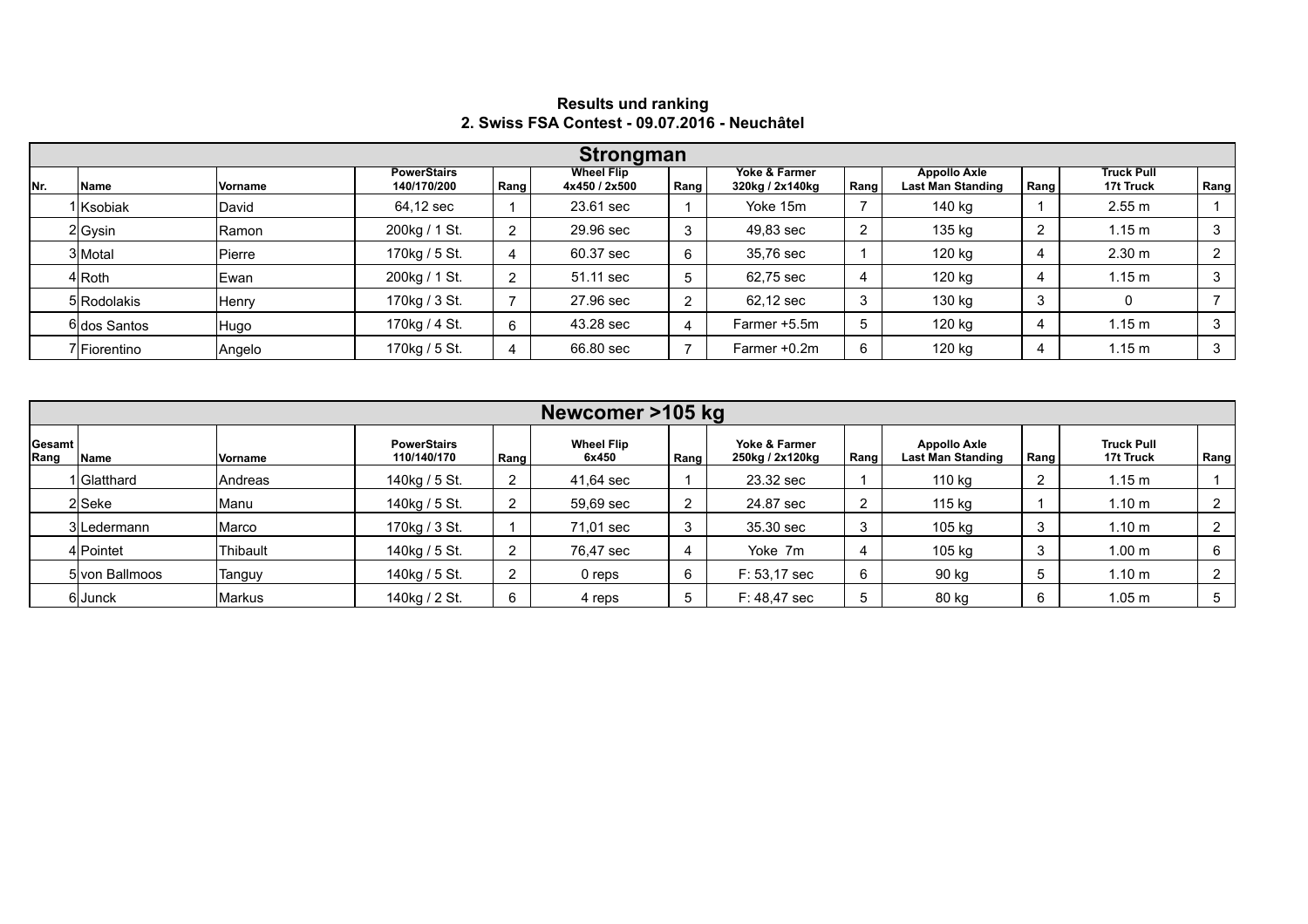|                | Newcomer <105 kg |                |                                   |      |                            |      |                                  |      |                                                 |        |                                |      |  |  |
|----------------|------------------|----------------|-----------------------------------|------|----------------------------|------|----------------------------------|------|-------------------------------------------------|--------|--------------------------------|------|--|--|
| Gesamt<br>Rang | Name             | <b>Vorname</b> | <b>PowerStairs</b><br>110/140/170 | Rang | <b>Wheel Flip</b><br>6x450 | Rang | Yoke & Farmer<br>250kg / 2x120kg | Rang | <b>Appollo Axle</b><br><b>Last Man Standing</b> | Rang   | <b>Truck Pull</b><br>17t Truck | Rang |  |  |
|                | Jäggi            | Niklas         | 72,47 sec                         |      | 42.74 sec                  |      | 20.51 sec                        |      | 125 kg                                          | $\sim$ | 1.00 <sub>m</sub>              |      |  |  |
|                | 2Bucci           | ILeonardo      | 170kg / 2 St.                     | 3    | 73,83 sec                  |      | 46.69 sec                        |      | 135 kg                                          |        | 1.00 <sub>m</sub>              |      |  |  |
|                | 3 Marchand       | Samuel         | 79,08 sec                         | 2    | 5 reps                     |      | 59,38 sec                        | З    | 115 kg                                          |        | $0.80 \; \text{m}$             | 3    |  |  |
|                | 4 Alic           | Dzewad         | 140kg / 5 St.                     | 4    | 4 reps                     |      | 62.95 sec                        |      | 80 kg                                           |        | $0.50 \; \text{m}$             |      |  |  |
|                | 5 Blaser         | Lukas          | 140kg / 5 St.                     | 4    | 76,35 sec                  |      | 86.52 sec                        | 6    | 90 kg                                           |        | $0.35 \; m$                    | 5    |  |  |
|                | 6 Burri          | <b>Simon</b>   | 140kg / 2 St.                     | 6    | 3 reps                     |      | 69.33 sec                        | b    | accident                                        | 6      | $0.35 \text{ m}$               | 5    |  |  |
|                | 7lKrumov         | Bogdan         | 110kg / 5 St.                     |      | accident                   |      | Y 42.32 sec                      |      | accident                                        | 6      | accident                       |      |  |  |

## **Results und ranking 2. Swiss FSA Contest - 09.07.2016 - Neuchâtel**

|                | Newcomer <90 kg |               |                                  |        |                            |      |                                  |      |                                                 |      |                                |                |  |  |
|----------------|-----------------|---------------|----------------------------------|--------|----------------------------|------|----------------------------------|------|-------------------------------------------------|------|--------------------------------|----------------|--|--|
| Gesamt<br>Rang | ∣Name           | Vorname       | <b>PowerStairs</b><br>80/110/140 | Rang   | <b>Wheel Flip</b><br>6x450 | Rang | Yoke & Farmer<br>220kg / 2x110kg | Rang | <b>Appollo Axle</b><br><b>Last Man Standing</b> | Rang | <b>Truck Pull</b><br>10t Truck | Rang           |  |  |
|                | 1 Bard          | Basil         | 75,37 sec                        | $^{2}$ | 78,24 sec                  |      | 31.33 sec                        |      | 105 kg                                          |      | 45,92 sec                      | $\overline{2}$ |  |  |
|                | $2 $ Saugy      | Bertrand      | 64,01 sec                        |        | 4 reps                     | 3    | 53,05 sec                        | ി    | 135 kg                                          |      | 48.55 sec                      | 3              |  |  |
|                | 3 Imfeld        | Andy          | 140kg / 3 St.                    | 4      | 5 reps                     |      | $F - 3.5m$                       |      | 105 kg                                          |      | 42,12 sec                      |                |  |  |
|                | 4 Baudat        | Thierry       | 87,61 sec                        | 3      | 0 reps                     |      | 77,59 sec                        | 3    | 80 kg                                           |      | 7.0 <sub>m</sub>               |                |  |  |
|                | 5 Janse         | Mathieu       | 110kg / 5 St.                    | 5      | 0 reps                     | 4    | $F - 11.5m$                      |      | 90 kg                                           |      | 2.0 <sub>m</sub>               | 5              |  |  |
|                | 6 Ramsay        | Will          | 110kg / 5 St.                    | 5.     | 0 reps                     | 4    | Y 35,16 sec                      |      | 90 kg                                           | 4    | 2.0 <sub>m</sub>               | 5              |  |  |
|                | 7 Charriere     | Jean Francois | 110kg / 5 St.                    | 5      | 0 reps                     |      | F - 14.5m                        | 6    | 90 kg                                           |      | $1,8 \text{ m}$                |                |  |  |